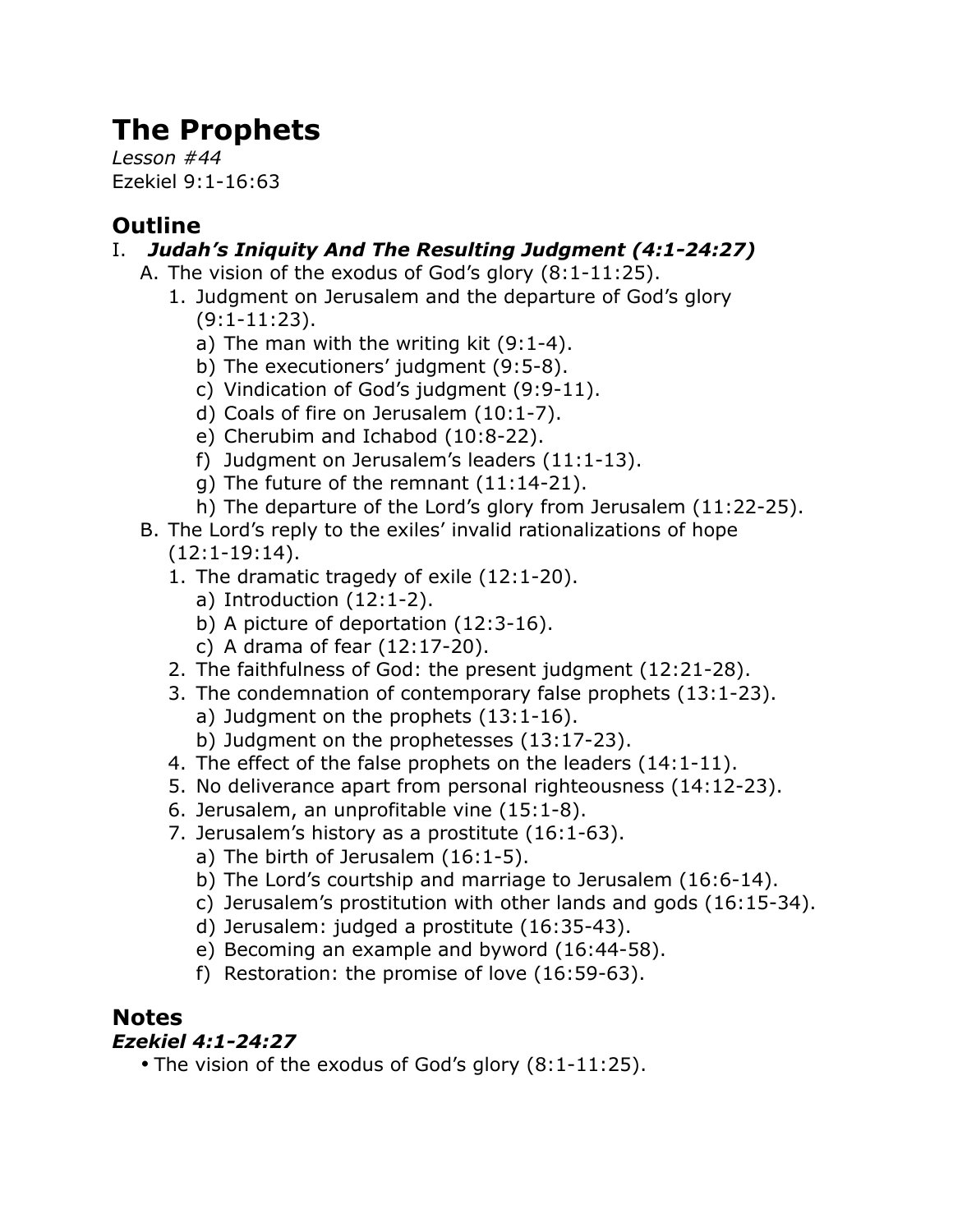- Judgment on Jerusalem and the departure of God's glory (9:1-11:23).
	- The man with the writing kit (9:1-4).
		- The guards' means of entry resembles a regimented squad reporting in formation for their assignment. God has announced the sentence and will carry it out immediately in this vision.
		- The "writer's inkhorn" was a wooden palette with recesses for a pen and two colors of ink. This man marked them on their forehead with a mark of protection as the impending judgment drew near (cf. Revelation 7:3; 9:4; 14:1). These people had a righteous attitude.
	- The executioners' judgment (9:5-8).
		- God carries out His promise of not having pity or compassion on those who are not marked. The indiscriminate slaughter in this vision corresponds to the indiscriminate slaughter by the Babylonians when the city falls later.
		- The execution occurs in two phases. The guards are to begin at God's sanctuary. As the most sacred location, avenging its defilement is paramount. As Ezekiel found himself the only survivor of the judgment, he became alarmed at the mass of people slain. Although he could appear hard, his heart throbbed with love for God and his people.
	- Vindication of God's judgment (9:9-11).
		- The Lord's response to Ezekiel's concern for the nation was to remind him that the iniquity of Judah was extremely great.
		- The Lord had not left, because He presently was judging Judah for her iniquity and would not spare anyone. He did know the wickedness of the people, for he would recompense them for it.
	- Coals of fire on Jerusalem (10:1-7).
		- The "man clothed in linen" is told to enter the sacred place among the wheels of the cherubim, indicating for the first time that he is a superhuman figure able to move in and around the Holy of Holies.
		- The coals represented purification as an element of judgment and, like the killing of the executioners, forecasts the fate of the city: it will be burned (cf. 2 Kings 25:9).
		- Just as the man in linen prepares to go into the city for judgment, the glory of the Lord prepares to go out of the city as judament.
	- Cherubim and Ichabod (10:8-22).
		- For the rest of chapter 10, Ezekiel is captivated by the cherubim and wheels of God's throne chariot. With a number of mi-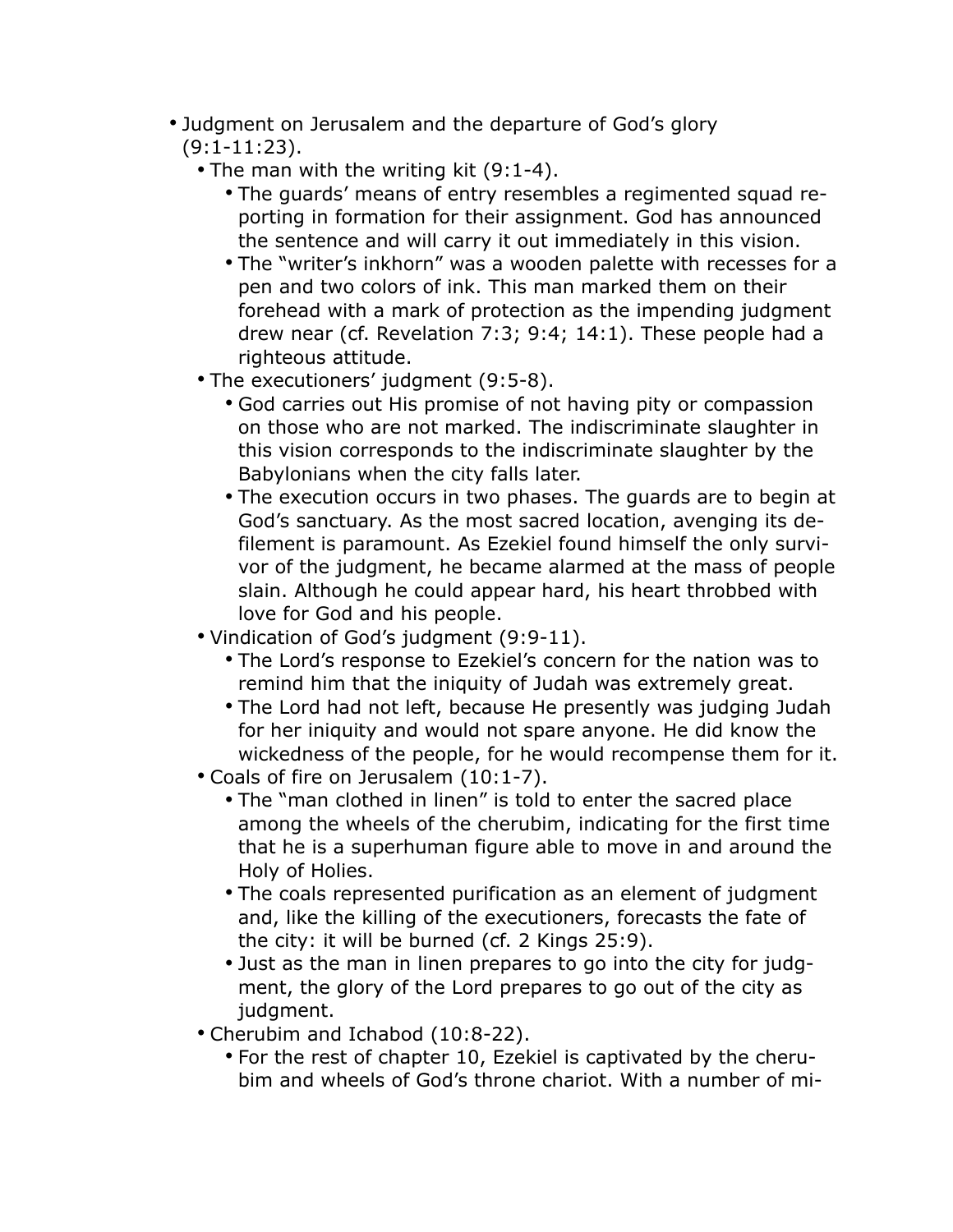nor differences, and one major one, this description repeats that of the first vision (1:15-28).

- The intense focus on the cherubim is understandable. The cherubim's basic function was to protect sacred areas. Since the holiness of God's house has been compromised, these cherubim stand ready to escort God's presence away.
- Scripture declares that this departure would occur if the people strayed from God's ways (Deuteronomy 31:17; Hosea 9:12). In 1 Samuel 4:21 a similar example of the departure of God's glory at a time of judgment was memorialized by the name of Eli's grandson "Ichabod," which means "inglorious." Once again, in Ezekiel's day God was writing "Ichabod" over Jerusalem and Judah.
- Judgment on Jerusalem's leaders (11:1-13).
	- God informs Ezekiel that these "princes" are irresponsible and wicked leaders who provide advice in the city to Zedekiah. They counseled Zedekiah to run from Babylonian domination into the waiting Egyptians' arms.
	- The leaders' claim that Jerusalem is a "caldron" hints at the idea of the city's inviolability, especially as believed by the nobility.
	- He reminds these leaders that their actions were not hidden from God; He knew exactly what they were thinking, saying and doing.
	- These corrupt leaders and their followers would be brought outside the "caldron" of Jerusalem and struck down by the dreaded sword of foreigners. Babylonia would execute this judgment, slaying the Judeans throughout the land (cf. 2 Kings 25:18-21).
- The future of the remnant (11:14-21).
	- While the exiles had been interested in every word they could receive from "back home," those in Judah had generally assumed the wickedness of those deported and bade them good riddance.
	- The full significance of these themes is not present in this passage. Instead, their introduction here merely forecasts a fuller development in the announcement of blessing in chapters 34- 48.
	- The new covenant promised in Jeremiah 31:31-34 provided for a change of heart and a new spirit. This new spirit would be the outpouring of the Spirit promised by the prophets (Joel 2:28-29), further developed in Ezekiel 36:26-27, and initially instituted in Acts 2:16-21. The new heart and spirit would re-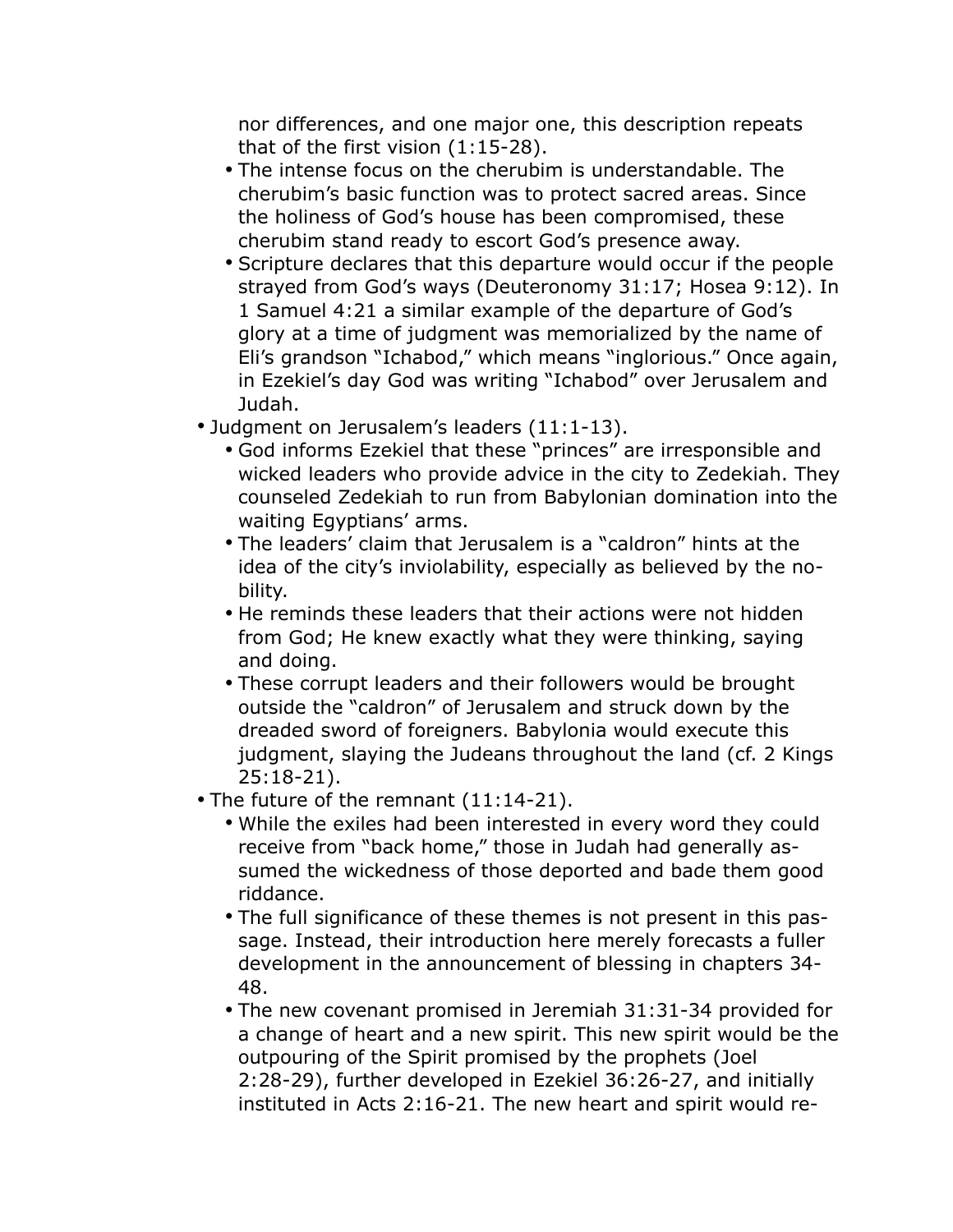place Israel's old heart of stone (Zechariah 7:12), which had become so hardened against the Lord and His ways.

- The departure of the Lord's glory from Jerusalem (11:22-25).
	- After God had encouraged Ezekiel about the future restoration of the Judean remnant, His glory departed east from Jerusalem to the Mount of Olives. His presence among Israel is hereafter pictured as removed (until His return in 43:1-4). Judgment was now certain!
	- Ezekiel was brought back to Babylonia in the vision, and the vision stopped. He then recounted the entire vision to the exiles who had been observing his symbolic siege and had seen him caught up in the vision. This response was the complete opposite of the first one.
- The Lord's reply to the exiles' invalid rationalizations of hope (12:1-19:14).
	- The dramatic tragedy of exile (12:1-20).
		- Introduction (12:1-2).
			- The introductory phrase indicates the beginning of a new series of messages.
			- God reminded Ezekiel that he lived among "a rebellious people." Ezekiel had been warned of this in his commission (2:3-8), but now he would experience that reality.
			- The exiles had not grasped the serious consequences of Ezekiel's warnings. They still hoped for an early return to Palestine, for they viewed the continued preservation of Jerusalem and Judah as signs of security.
		- A picture of deportation (12:3-16).
			- Ezekiel's symbolic acts undoubtedly drew curious spectators. His very public packing of his belongings depict a move to another place.
			- In the evening he dug a hole through the mud-brick wall of his house. Leaving through the hole, Ezekiel carried his bag like an exile. Next he covered his face and went to another place while all the people watched.
			- Ezekiel carefully refers to Zedekiah, consistently calling him "prince" instead of "king." Ezekiel's sympathies lie with King Jehoiachin, from whose deportation Ezekiel marks time.
		- A drama of fear (12:17-20).
			- Ezekiel's actions displayed the fear and horror that would come on the citizens of Jerusalem and all the cities of Judah when their towns were destroyed and lay in ruins.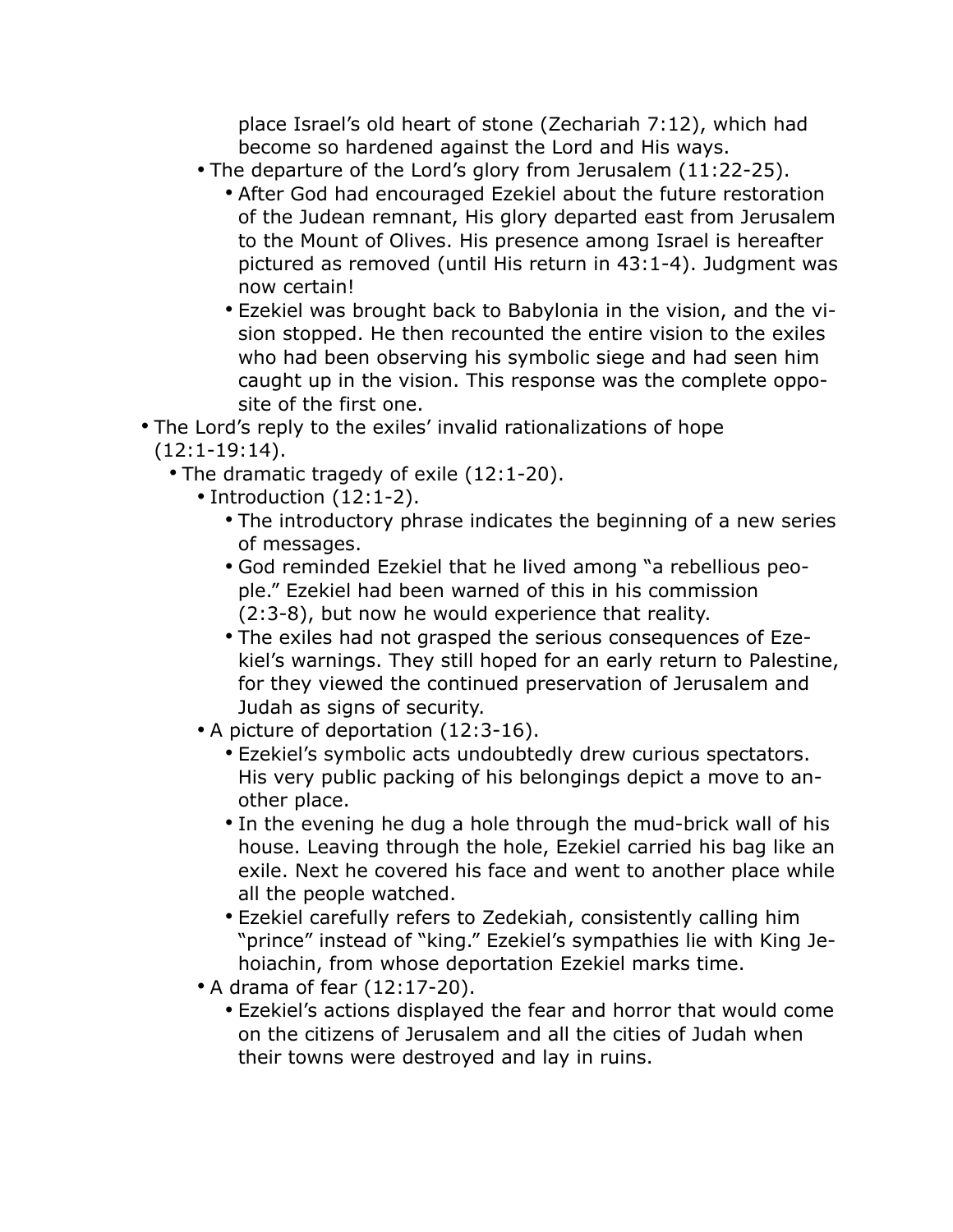- God would teach them through the horrors of judgment. His judgment was still a manifestation of His love; for if He had not cared for them, He would never have disciplined them.
- The faithfulness of God: the present judgment (12:21-28).
	- God declared that the exiles' proverb would be heard no more, for judgment was imminent. On the contrary, the Lord would create a new proverb.
	- Not all Israelites were cynical. Instead, their problem was apathy. Ezekiel's exile audience admit the truth of his words but they deny their applicability.
- The condemnation of contemporary false prophets (13:1-23).
	- Judgment on the prophets (13:1-16).
		- With sarcastic irony, God instructs Ezekiel to prophesy against the prophets of Israel. The sarcasm arises from God calling them "prophets" although He will later deny that they act in any way like a true prophet.
		- Unlike these false prophets, true prophets interceded for their comrades' well-being and spiritual condition (cf. Genesis 20:7; 1 Samuel 12:23; Psalm 99:6-9; Jeremiah 15:1; 42:1-4).
		- God questions the prophets in vs. 7. If they admit God's charges, they reveal themselves as charlatans. If they reject His accusations, they deny God's word that "I have not spoken."
	- Judgment on the prophetesses (13:17-23).
		- These women were involved in divination and sorcery. Their practice of witchcraft was common in the ancient Near East - especially Babylonia and Egypt.
		- Witchcraft was forbidden in the Mosaic covenant (Leviticus 19:26). The practice of the false prophetesses was to tie bands of cloth to their wrists and place veils over their heads as they cast spells over people's lives in order to bind them and hunt them down. These women caused the righteous to die and kept the wicked alive.
		- The sorceresses' fundamental mistake was believing that God was no different than other gods under their control. However, God is greater than any hexed bracelet or amulet worn by these women or anyone else.
- The effect of the false prophets on the leaders (14:1-11).
	- Some of the Judean elders in the exile came before Ezekiel. These "responsible" leaders came to seek clarification from him about his denunciation of the prophets and to inquire from him what God's ways for them should be.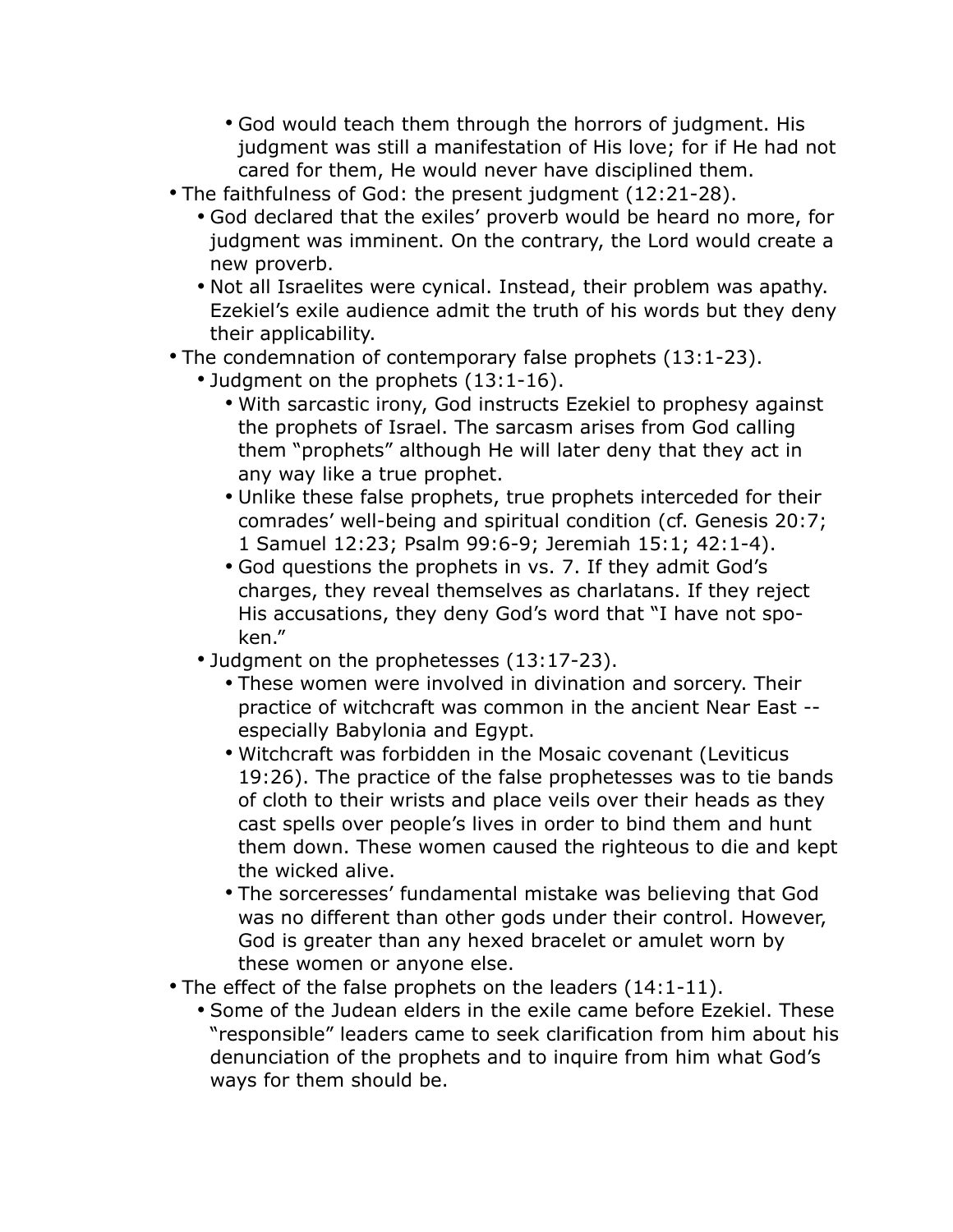- The only way for Israel to avoid utter annihilation is for them any of them -- to repent. The responsibility for their future is largely in their hands.
- The actions of these people and God's response will become entrenched in popular lore, and mere mention of them will speak volumes, much like "Judas Iscariot" or "Pearl Harbor" do today.
- No deliverance apart from personal righteousness (14:12-23).
	- Ezekiel says that even Daniel, their contemporary, who was prophesying before Nebuchadnezzar in the city of Babylon, if he teamed up with the likes of Noah and Job, could not save the nation.
	- Ezekiel illustrates his point through four common vehicles of judgment: the sword, famine, noisome beasts and pestilence. If any of these judgments were to come on the land, not even the personal righteousness of a Noah, a Daniel, or a Job would be able to deliver another person from judgment -- even a member of his own family.
	- When these unrighteous people would go into exile in Babylonia, the exiles already there would observe their deeds and see how wicked the Judeans had become. As the exiles saw the Judge of all the earth doing right (Genesis 18:25), they would be comforted in their sorrow over what had happened to Jerusalem.
- Jerusalem, an unprofitable vine (15:1-8).
	- This parable implies that the exiles had asked about God's consistency. They understood that they were his chosen people, his choice vine, and did not believe that God's judgments would destroy Judah as Ezekiel had proclaimed.
	- The parable shows the worthlessness of a vine except for bearing fruit. Its wood was too soft, weak and crooked for building. It was not even fit for making a peg on which to hang a utensil or clothing. If a vine was naturally of so little value, it certainly could not be expected to be useful when burned.
	- In the parable the inhabitants of Jerusalem were likened to the vine. Just as the vine was profitable only for fruit-bearing, so Judah and Jerusalem were to be fruitful. The nation never was like other nations (trees) in military strength and riches except when they were trusting in the Lord (cf. David's reign).
	- The reason for this fiery judgment was once more made clear: Judah had been unfaithful to the Lord and his covenant. They had failed to be a blessing to the world. They had disobeyed God's ordinances and had sinned. They were worthless and useless because of their idolatry.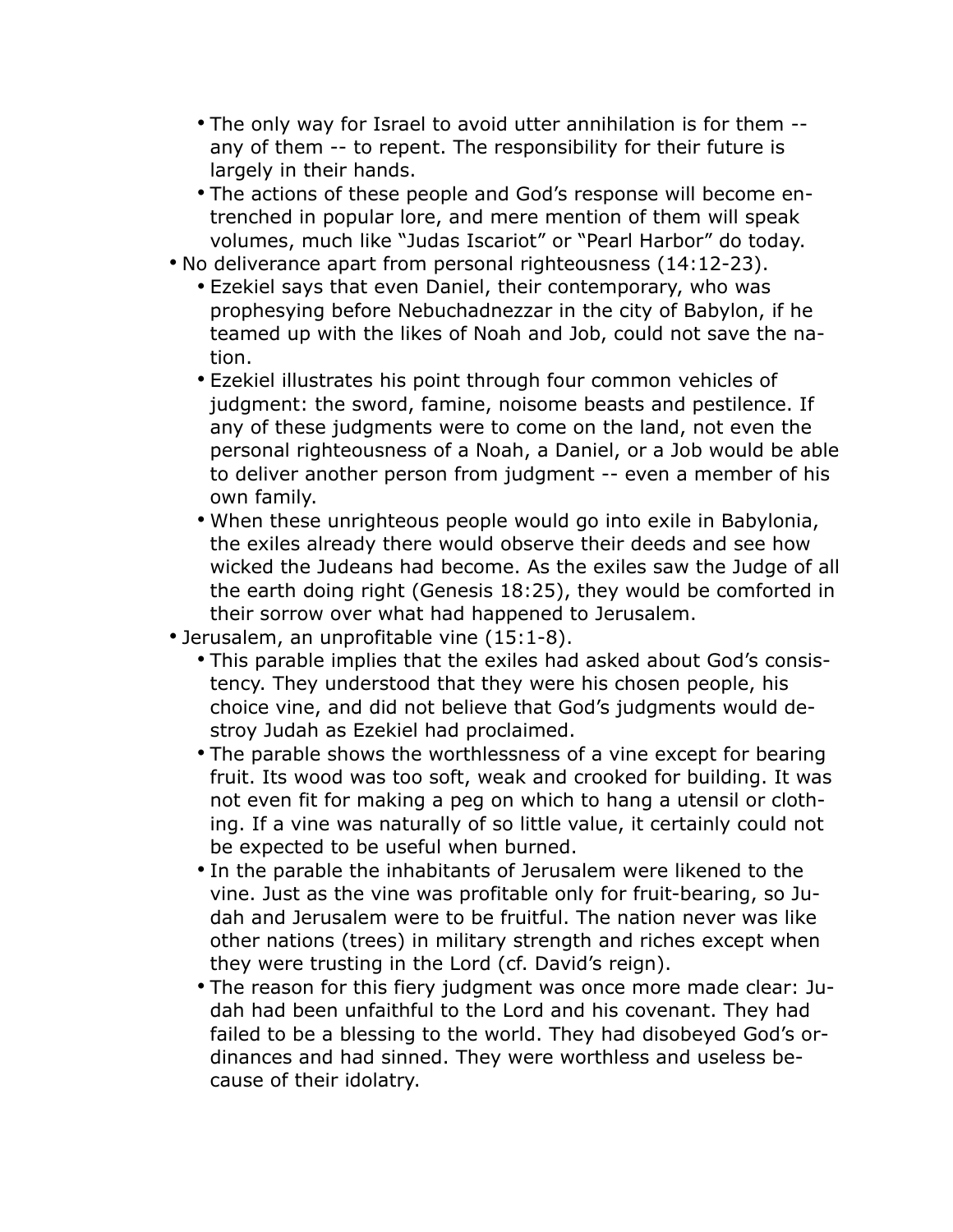- Graciously, the exiles could still be useful and fruitful for God, but only if they remained faithful to Him. To cause them to return to Himself, the Lord brought this ruin on those living in Jerusalem.
- Jerusalem's history as a prostitute (16:1-63).
	- The birth of Jerusalem (16:1-5).
		- Ezekiel is going to confront Jerusalem as a prosecutor would in a courtroom. He would show just how corrupt Israel's history was by tracing the history of Jerusalem, which became the capital of Israel and the symbol of the nation.
		- The reference to Jerusalem's father as an Amorite and her mother as a Hittite shows how the city came into being. Jerusalem was a Jebusite city when the children of Israel entered the land under Joshua (Joshua 15:8, 63) and a member of the Amorite league that joined together against the Hebrews at Gibeon (Joshua 5:1).
		- Jerusalem had been treated in a manner similar to a child left to exposure on birth. In fact, they allowed this city to lie exposed as an unwanted child throughout the period of the judges, a widespread custom in the ancient Near East that was used to eliminate unwanted children.
	- The Lord's courtship and marriage to Jerusalem (16:6-14).
		- The Lord visited Jerusalem and claimed her in marriage by spreading his garment over her (cf. Ruth 3:9). He entered into a marriage covenant with Jerusalem (cf. Psalm 132:13-17).
		- Jerusalem was made exceedingly beautiful and advanced to royalty under the reigns of David and Solomon. Her fame and beauty became renowned throughout the ancient Near East as the capital of the leading nation of that day (1 Kings 10; Lamentations 2:15).
		- From start to finish, Jerusalem owed every good thing it had become, even its very life, to the wonderful affection of God.
	- Jerusalem's prostitution with other lands and gods (16:15-34).
		- No sooner had the Lord crowned Jerusalem with beauty and fame as His bride than she began to trust in her beauty rather than in God who gave it to her.
		- From rebellion under Solomon, Jerusalem, as the capital of Israel, gradually led the nation down the path of corruption. While the gifts of God were not inherently evil, Jerusalem became married to the gifts rather than to the Lord.
		- It would have been enough if Jerusalem had simply entered into the abominations of the pagan religions, but she became an advocate of these heathen practices.